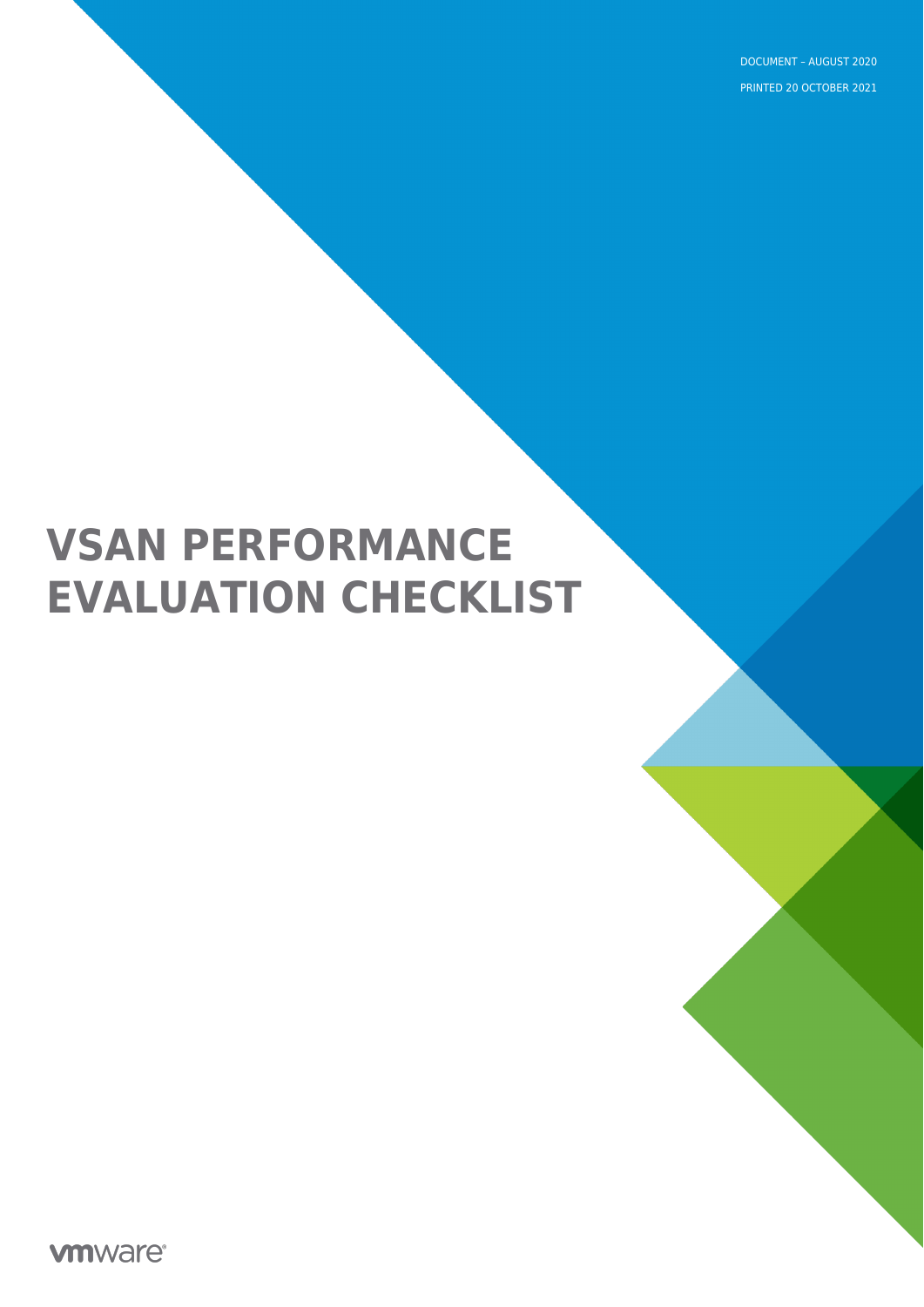### **Table of Contents**

**[Checklist](#page-2-0)** 

[Before you Start](#page-2-1)

[Host Based Tasks after vSAN is Deployed](#page-4-0)

[Choosing An Appropriate Policy to Test](#page-4-1)

[Choosing Data Services](#page-5-0)

[Prepping for the HCIBench Benchmark](#page-7-0)

[Initial Functional Test -HCIBench Easy Run](#page-8-0)

[HCI Bench - Further Tuning](#page-9-0)

[Need Help?](#page-10-0)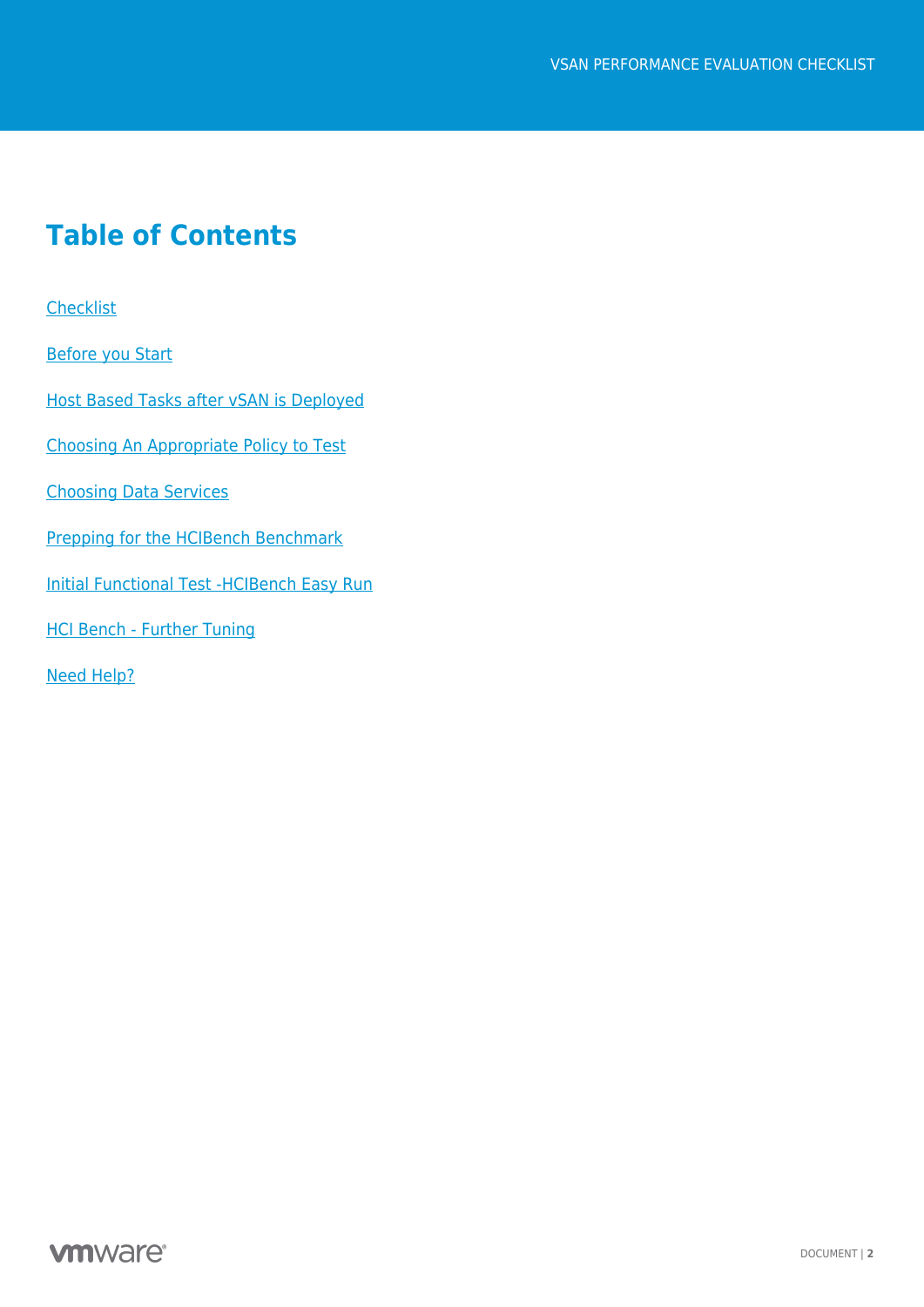# **vSAN Performance Evaluation Checklist**

# <span id="page-2-0"></span>**Checklist**

The following is a performance checklist to guide you through some best practices related to getting the best possible results from a performance proof-of-concept on vSAN

# <span id="page-2-1"></span>**Before you Start**

The following is a performance checklist to guide you through some best practices related to getting the best possible results from a performance proof-of-concept on vSAN. You should, first of all, determine the desired outcome.

Does the customer wish to see the maximum IOPS, the minimum latency, the maximum throughput or even if vSAN can achieve a higher VM consolidation ratio?

You need to document the success criteria for the benchmark test. Get agreement on this matter before proceeding.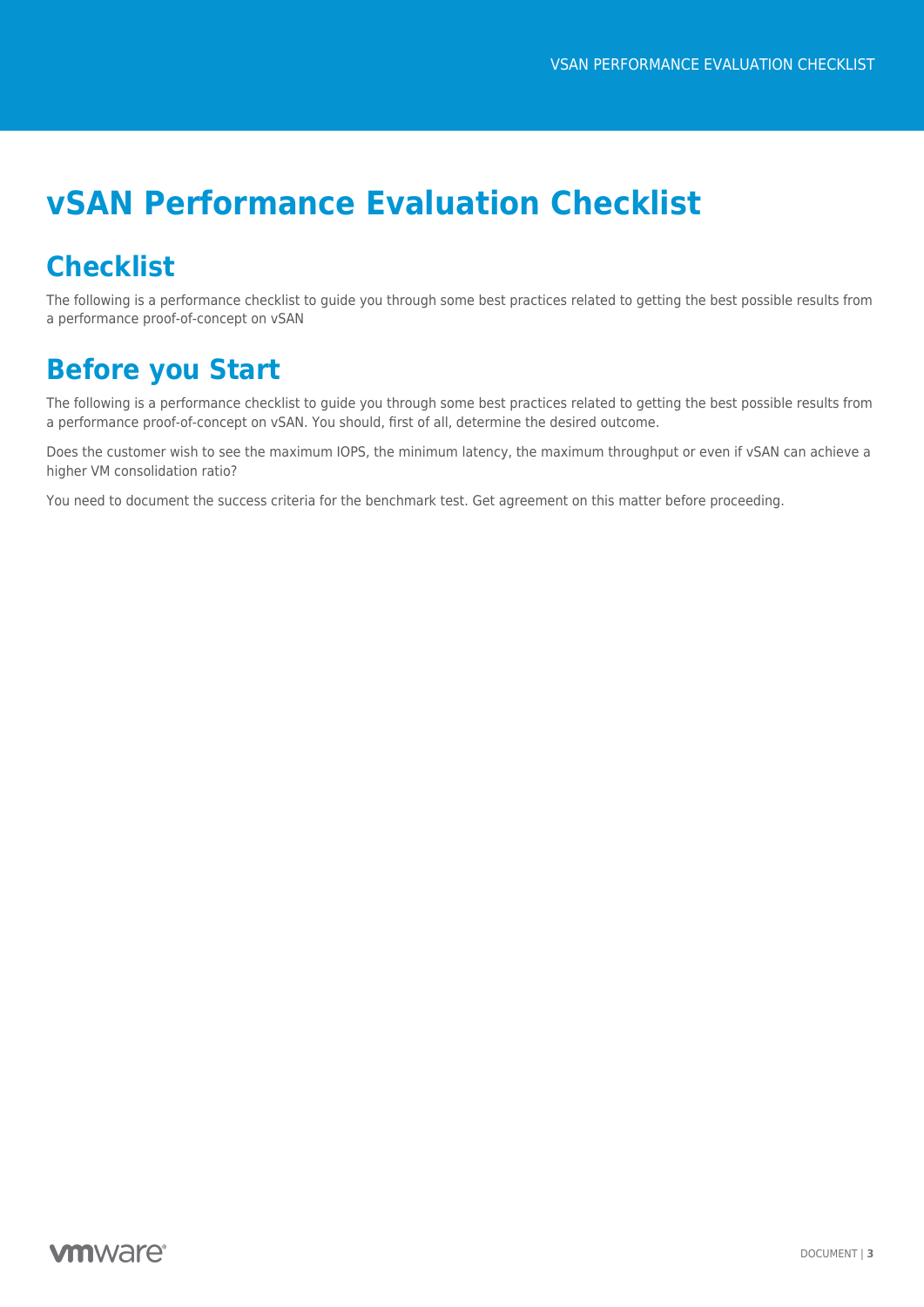| "Before you Start" Tasks                                                                                                                                                                                                                                                                                                                                                                                                                                                                                                              | Due<br>Date | Done | <b>Initials</b> |
|---------------------------------------------------------------------------------------------------------------------------------------------------------------------------------------------------------------------------------------------------------------------------------------------------------------------------------------------------------------------------------------------------------------------------------------------------------------------------------------------------------------------------------------|-------------|------|-----------------|
| Read the VMware vSAN Design and Sizing Guide for information on supported hardware configurations, and consideration<br>when deploying vSAN.                                                                                                                                                                                                                                                                                                                                                                                          |             |      |                 |
| Read the VMware vSAN Network Design Guide for information on supported network topologies, configurations and<br>considerations when deploying vSAN networking.                                                                                                                                                                                                                                                                                                                                                                       |             |      |                 |
| Read the vSphere 6.5 Performance Best Practices Guide for information on ESXi and VM performance considerations.                                                                                                                                                                                                                                                                                                                                                                                                                      |             |      |                 |
| Read the Performance Testing section of the VMware vSAN Proof of Concept Guide for performance considerations. This<br>contains useful information about many aspects of performance bench marking which should be well understood before continuing.                                                                                                                                                                                                                                                                                 |             |      |                 |
| VMware's vSAN benchmark tool of choice is HCIbench. Familiarize yourself with HCIbench by visiting the HCIBench fling site, and<br>downloading the User Guide (found under the instructions tab).                                                                                                                                                                                                                                                                                                                                     |             |      |                 |
| Ensure that the vSphere software versions are supported for vSAN. Ensure that the vCenter server version and ESXi version match<br>for a specific version of vSAN. Latest version is always preferable as it will have the latest fixes and enhancements.                                                                                                                                                                                                                                                                             |             |      |                 |
| Verify that you have a uniform cluster - host model, CPU model, number of CPUs, memory size, controller type, cache device(s),<br>capacity device(s)                                                                                                                                                                                                                                                                                                                                                                                  |             |      |                 |
| Verify network requirements. 1Gbsec for small hybrid vSAN deployments; 10Gbsec minimum for larger hybrid vSAN deployments<br>and all-flash vSAN deployments.                                                                                                                                                                                                                                                                                                                                                                          |             |      |                 |
| Verify that the storage controller model is supported and appears on the vSAN VCG. Driver and firmware versions can be confirmed<br>later via health when vSAN has been deployed.                                                                                                                                                                                                                                                                                                                                                     |             |      |                 |
| Verify that the devices used for cache and capacity are on the vSAN VCG. Driver and firmware versions can be confirmed later via<br>health when vSAN has been deployed.                                                                                                                                                                                                                                                                                                                                                               |             |      |                 |
| Verify that the cache and capacity devices have been configured for pass-through mode in the controller BIOS. This is the preferred<br>mode.                                                                                                                                                                                                                                                                                                                                                                                          |             |      |                 |
| If this is not possible, verify via the VCG that the device is supported in RAID-0 mode, then configure the device in RAID-0 mode,<br>one device per RAID-0 volume.                                                                                                                                                                                                                                                                                                                                                                   |             |      |                 |
| If using RAID-0 mode and the storage controller supports caching, disable the cache. If disabling the cache is not possible, set the<br>storage controller cache to 100% read.                                                                                                                                                                                                                                                                                                                                                        |             |      |                 |
| Disabled vendor specific controller features. Some of these features, e.g. HP SSD Smart Path, have had a negative impact on vSAN<br>- see KB 2092190                                                                                                                                                                                                                                                                                                                                                                                  |             |      |                 |
| Make a note of the device types and model number. Are they SAS or SATA, are the device Magnetic Disk, SSD or NVMe? All of this<br>may be useful later for evaluating if the best performance has been achieved. This information can usually be found during boot of<br>the ESXi host.                                                                                                                                                                                                                                                |             |      |                 |
| Consider the number of disk groups per host. Most vSAN Ready Nodes recommend 2. More disk groups can lead to more<br>performance. Click here for an example of how performance can be boosted with an additional disk group.                                                                                                                                                                                                                                                                                                          |             |      |                 |
| Ensure that the cache to capacity ratio adheres to the latest guidelines. The latest caching guidelines can be found on the virtual<br>blocks blog here.                                                                                                                                                                                                                                                                                                                                                                              |             |      |                 |
| When using 10Gbsec or perhaps 40/100Gbsec networking, ensure that the cards are placed in the appropriate PCI slot on the host.<br>Different PCI slots can have different specifications. 10Gbsec cards should be placed in 2X factor slots, 40/100Gbsec cards should<br>be placed in 8X factor slots.                                                                                                                                                                                                                                |             |      |                 |
| While vSAN works perfectly fine with an MTU of 1500 on the vSAN network, and MTU of 9000 (known as jumbo frames) can increase<br>performance for certain workloads, and can be less intensive on the CPU, possibly leading to higher throughput.                                                                                                                                                                                                                                                                                      |             |      |                 |
| If planning to test vSAN Encryption, ensure that the hosts support AES-NI (Intel's Advanced Encryption Standard New Instruction<br>Set), and that it is enabled in the BIOS of the host.                                                                                                                                                                                                                                                                                                                                              |             |      |                 |
| Ensure network partitioning (commonly known as NPAR) features offered by some host NICs are disabled. NPAR will restrict the<br>maximum bandwidth available to NICs used for uplinks, and can lead to reduced levels of performance. For more information, see<br>page 32 of the Troubleshooting vSAN Performance document on StorageHub                                                                                                                                                                                              |             |      |                 |
| Understand what the customer goals of the performance test are. Is it maximum IOPS, maximum throughput, minimum latency or a<br>combination of each. Please read this performance guidelines blog which contains some very relevant information about the trade<br>offs that are needed for performance testing.                                                                                                                                                                                                                      |             |      |                 |
| Have you informed the vSAN POC (proof-of-concept) team about your benchmarking test? PLEASE DO THIS! SE/SDS teams should<br>contact the vSAN POC team before starting any actual setup of hardware / PoC equipment or any benchmark testing. Look for the<br>list of POC Architects under the Product Enablement section. The vSAN POC team spends a lot of time on vSAN performance testing<br>and tuning, and you can leverage their knowledge for your testing. And this team would rather be engaged sooner rather than<br>later. |             |      |                 |

This completes the 'Before you start tasks' section.

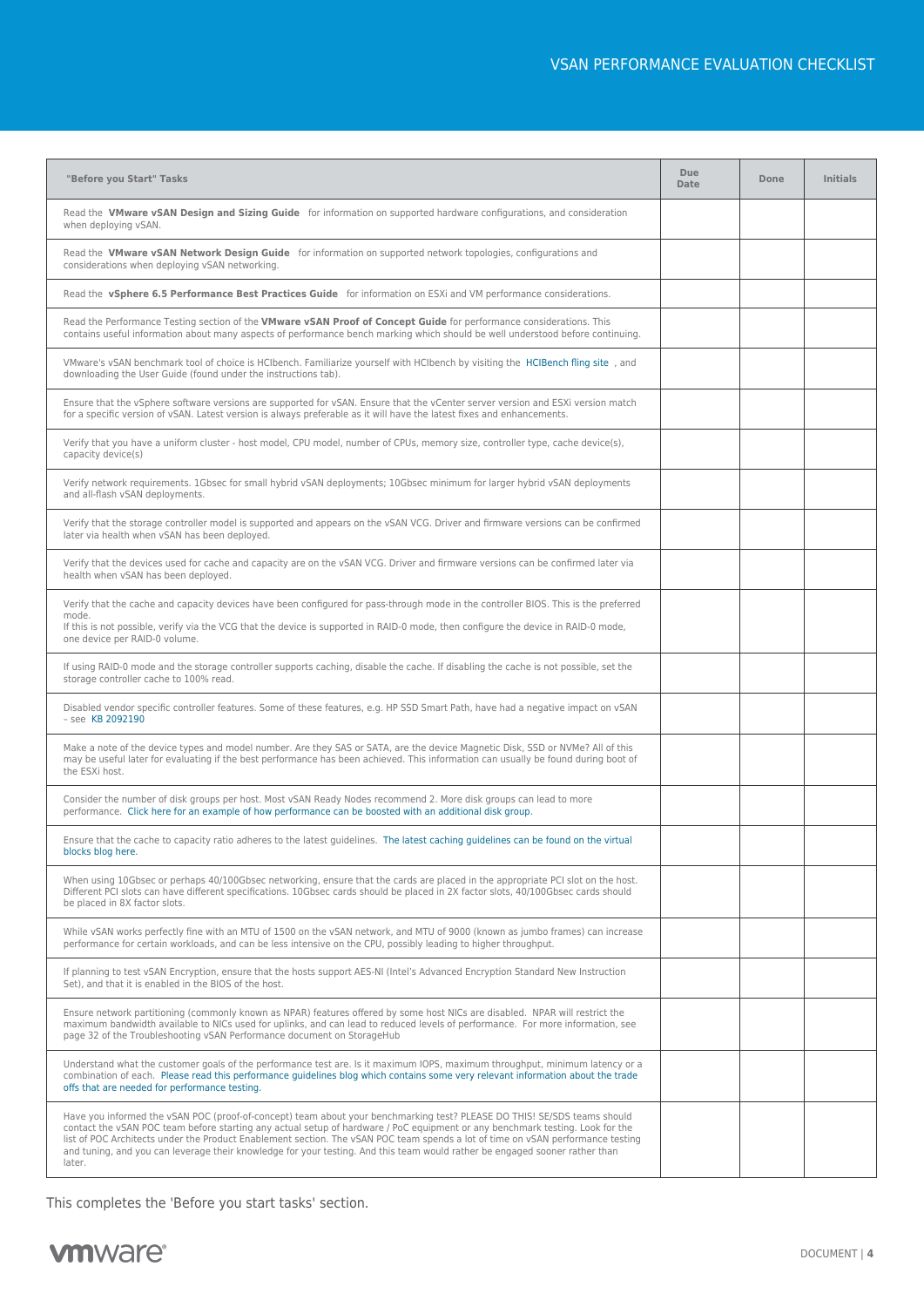# <span id="page-4-0"></span>**Host Based Tasks after vSAN is Deployed**

Some additional tuning might be required on the hosts. Here are some guidelines:

| <b>Host Based Tasks after vSAN is Deployed</b>                                                                                                                                                                                                                                                                                                                                                                                                                 | <b>Due</b><br><b>Date</b> | <b>Done</b> | <b>Initials</b> |
|----------------------------------------------------------------------------------------------------------------------------------------------------------------------------------------------------------------------------------------------------------------------------------------------------------------------------------------------------------------------------------------------------------------------------------------------------------------|---------------------------|-------------|-----------------|
| Download the latest version of the HCL DB file in the vSAN Health Checks.                                                                                                                                                                                                                                                                                                                                                                                      |                           |             |                 |
| Verify that ALL vSAN health checks are green. Any health check warnings<br>must be addressed before proceeding with a performance evaluation. KB<br>2114803 describes the various vSAN health checks, and can give you<br>guidance to specific articles on failed checks. The vSphere UI should also have<br>links to Ask-VMware KB articles directly from the check. Particular attention<br>should be paid to storage controller model, driver and firmware. |                           |             |                 |
| Set the Host Power Management to 'OS Controlled' in the Server BIOS for the<br>duration of the performance test. Check out the steps in the Performance Best<br>Practices Guide for vSphere 6.5. Verify that the setting has taken effect by<br>checking the Power Management of the host in the vSphere client. Technology<br>should show APCI P-States and C-states, and the active policy should show<br>'High performance'.                                |                           |             |                 |
| Interrupt Remapping allows all CPUs to handle interrupt requests and should<br>be enabled for performance testing. If it is disabled (which it is by default on<br>ESXi 6), it forces the first CPU to handle all interrupt requests. See KB<br>1030265 for reasons on why it is disabled, and steps to enable it.                                                                                                                                             |                           |             |                 |
| Make a note of the device queue depths. Note that LSOM (low-level disk layer<br>of vSAN, short for Log Structured Object Manager) calculates queue depth at<br>90% of the device queue depth. Thus, if device queue depth is 32, LSOM will<br>calculate this as 28. This is done at boot time. Use zcat /var/log/boot.gz   grep<br>"Queue Depth" on an ESXi shell to verify.                                                                                   |                           |             |                 |
| If vSAN does not have its own dedicated physical network, then consider<br>utilizing NIOC to ensure fairness between network users. NIOC is covered in<br>detail in the VMware vSAN Network Design Guide.                                                                                                                                                                                                                                                      |                           |             |                 |
| Verify that the vSAN network is optimal. Use pktcap-uw on the ESXi hosts to<br>capture inbound and outbound traffic. Check for the presence of Keep-<br>Alive/TCP Dup Ack packets which could be indicative of issues. KB 2051814<br>has further details on how to run pktcap-uw. Wireshark is a useful tool for<br>scanning the resulting packet trace.                                                                                                       |                           |             |                 |

# <span id="page-4-1"></span>**Choosing An Appropriate Policy to Test**

You may want to test performance with different policies. Here are some guidelines on policies: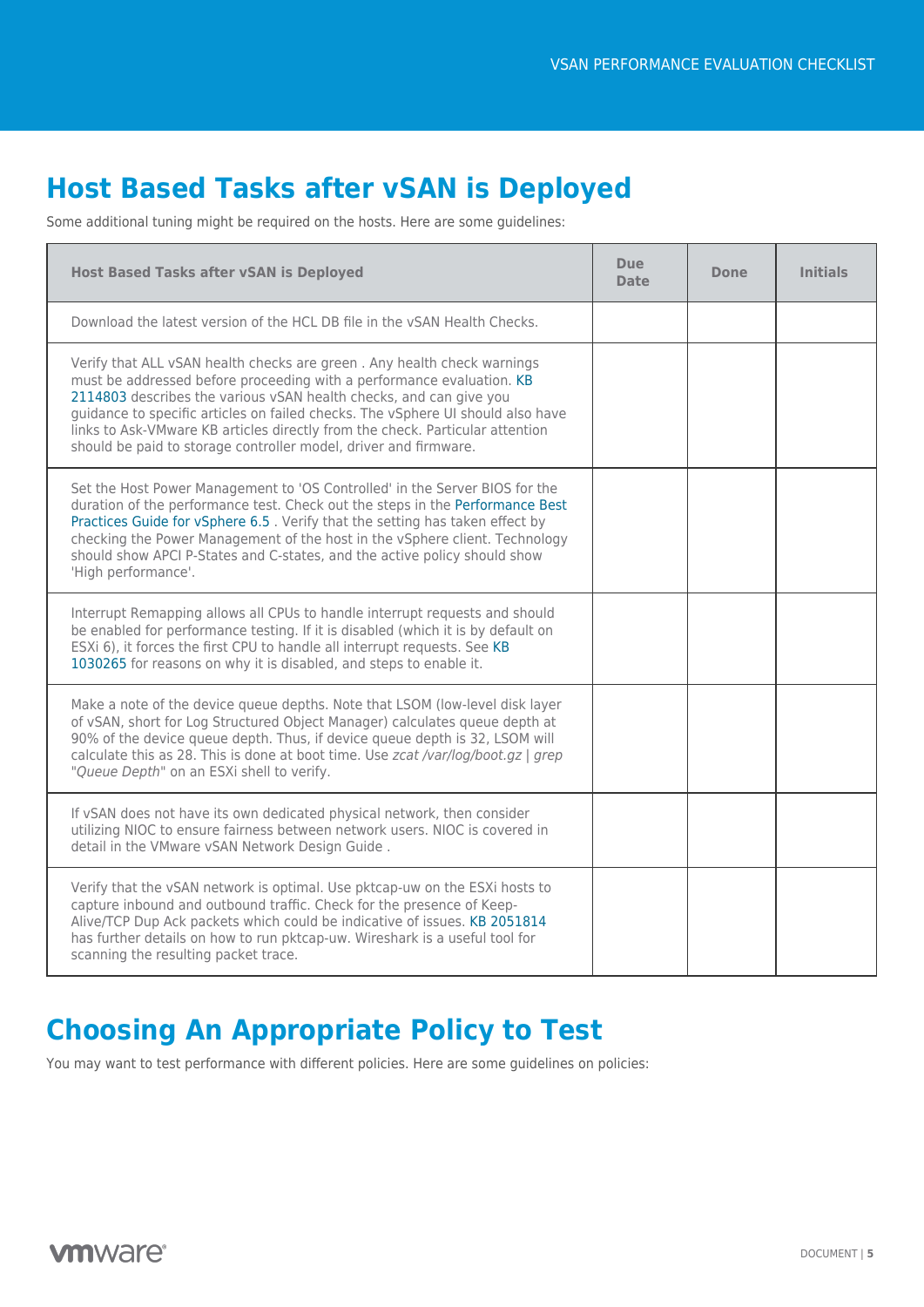| <b>Choosing an Appropriate Policy to Test</b>                                                                                                                                                                                                                                                                                                                                                                                                                                                                                                                                                   | <b>Due</b><br><b>Date</b> | Done | <b>Initials</b> |
|-------------------------------------------------------------------------------------------------------------------------------------------------------------------------------------------------------------------------------------------------------------------------------------------------------------------------------------------------------------------------------------------------------------------------------------------------------------------------------------------------------------------------------------------------------------------------------------------------|---------------------------|------|-----------------|
| Choosing a policy is usually related to choosing between availability and<br>performance. RAID-1, which is used for optimum performance, can tolerate up<br>to 3 failures, but creates 4 copies of the data. RAID-5 and RAID-6 can tolerate<br>1 or 2 failures respectively, consumes less space than RAID-1, but does not<br>perform as well. Also, be aware that the hybrid version of vSAN does not<br>support RAID-5 or RAID-6. Consider these points when choosing an appropriate<br>policy to test.                                                                                       |                           |      |                 |
| Create a policy of "Number of Failures to Tolerate (FTT) = $0$ ". This instantiated<br>RAID-0 objects which should exist on a single host. One can then use vMotion<br>to place the VM's compute and it's attached VMDK on the same host, which<br>means that the network can be excluded from any tests. However there is no<br>way to automatically place a RAID-0 VMDK on the same host as its compute in<br>the current release of vSAN.                                                                                                                                                    |                           |      |                 |
| Create a policy of FTT=1, and a Stripe Width. This will stripe the VMDK across<br>multiple capacity devices, as well as mirroring it with a RAID-1, reducing hot-<br>spotting. Additionally, performance may be boosted if the striped components<br>are placed on different hosts and/or different disk groups. However, there is no<br>quarantee of an additional performance increase if the striped components are<br>placed on the same host or even on the same disk group. Increase the stripe<br>width from 2 to 3 or more to improve performance, if the available resources<br>allow. |                           |      |                 |
| Create a policy of FTT=1. This creates RAID-1 objects, and will place<br>components on two different hosts, and will evenly distribute the read<br>requests across both components. This object will always incur network<br>overhead on write, as writes need to go to both sides of the RAID-1.                                                                                                                                                                                                                                                                                               |                           |      |                 |
| Create a RAID-5 policy if the customer plans to use this policy in production.<br>This policy is only available on vSAN All-Flash configurations. It is not available<br>on hybrid vSAN.<br>Note that performance will not be as good as RAID-1, due to overheads such                                                                                                                                                                                                                                                                                                                          |                           |      |                 |
| as parity calculations and Read-Modify-Write operations for partial writes.                                                                                                                                                                                                                                                                                                                                                                                                                                                                                                                     |                           |      |                 |
| Create a RAID-6 policy if the customer plans to use this policy in production.<br>This policy is only available on vSAN All-Flash configurations. It is not available<br>on hybrid vSAN.                                                                                                                                                                                                                                                                                                                                                                                                        |                           |      |                 |
| Note that performance will not be as good as RAID-1, due to overheads such<br>as parity calculations and Read-Modify-Write operations for partial writes.                                                                                                                                                                                                                                                                                                                                                                                                                                       |                           |      |                 |

This completes the policy selection section.

### <span id="page-5-0"></span>**Choosing Data Services**

You may want to test performance with different data services.

Here are some options on data services:

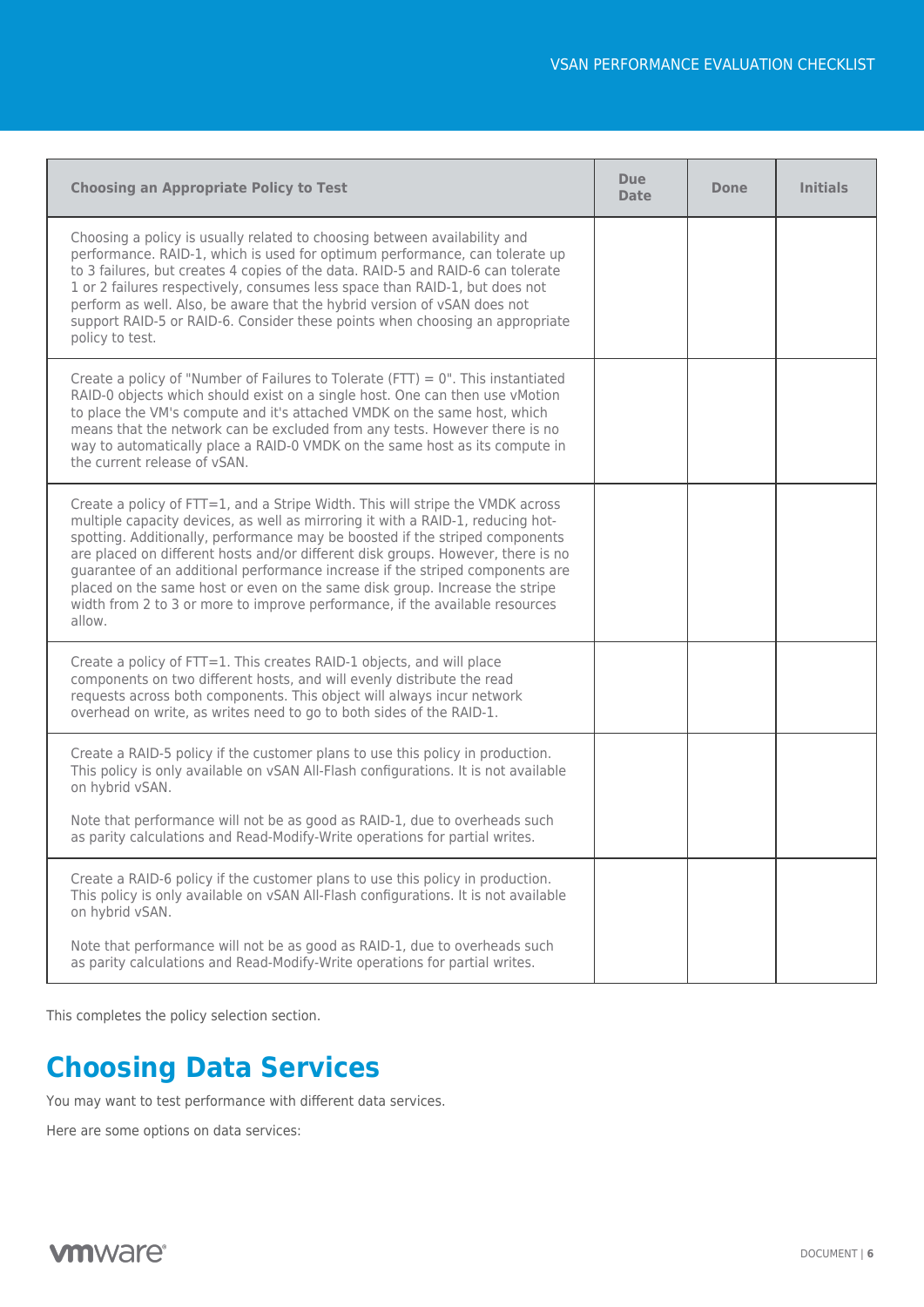| <b>Choosing Data Services</b>                                                                                                                                                                                               | <b>Due</b><br><b>Date</b> | Done | <b>Initials</b> |
|-----------------------------------------------------------------------------------------------------------------------------------------------------------------------------------------------------------------------------|---------------------------|------|-----------------|
| Be aware that All-Flash vSAN supports more data services than the hybrid<br>version of vSAN.                                                                                                                                |                           |      |                 |
| Checksum On/Off - Policy Driven<br>Recommendation: Leave Checksum enabled.<br>Checksum has a performance impact for write workloads. This is due to the<br>overhead of checksum calculations and extra checksum IO to disk. |                           |      |                 |
| Deduplication/Compression On/Off - Cluster wide change                                                                                                                                                                      |                           |      |                 |
| Enabling Deduplication and Compression will cause additional IOPS and<br>latency overhead, especially on write heavy workload. This is mainly due to<br>metadata IO overhead.                                               |                           |      |                 |
| Encryption On/Off - Cluster wide change                                                                                                                                                                                     |                           |      |                 |
| Recommendation: Only enable encryption if there is hardware<br>assisted encryption support such as Intel's AES-NI.                                                                                                          |                           |      |                 |
| Enabling Encryption increases the CPU cost per IO increases because of data<br>encryption overhead.                                                                                                                         |                           |      |                 |

This completes the data services section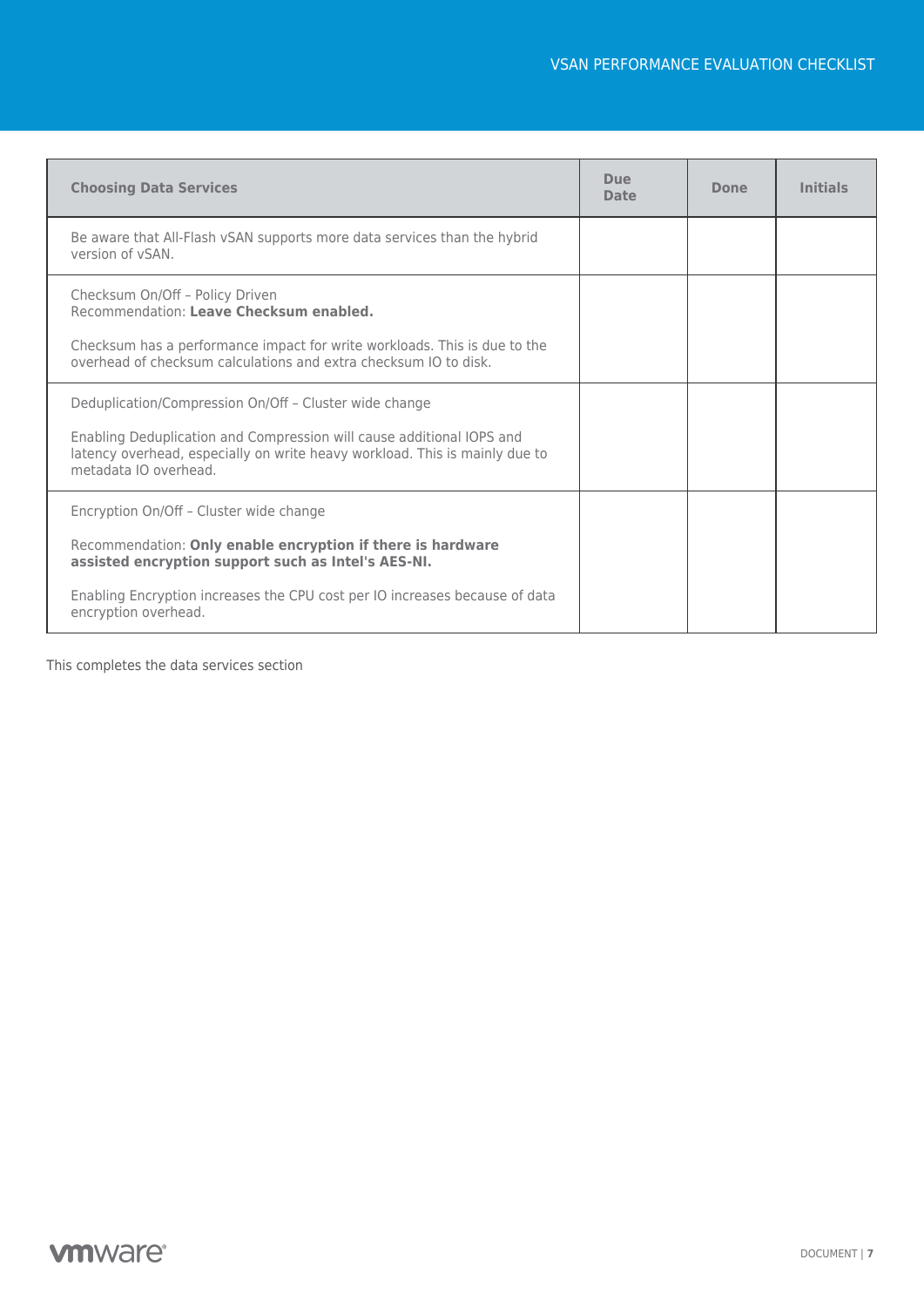# <span id="page-7-0"></span>**Prepping for the HCIBench Benchmark**

| <b>Prepping for the HCIBench Benchmark</b>                                                                                                                                                                                                                                                                                                                 | Due<br><b>Date</b> | Done | <b>Initials</b> |
|------------------------------------------------------------------------------------------------------------------------------------------------------------------------------------------------------------------------------------------------------------------------------------------------------------------------------------------------------------|--------------------|------|-----------------|
| Download the HCIBench OVA As of March 2018 the latest version is v1.6.6 which this quide is<br>based on                                                                                                                                                                                                                                                    |                    |      |                 |
| Download the HCIBench User Guide                                                                                                                                                                                                                                                                                                                           |                    |      |                 |
| Decide which Data Services to Enable (e.g. Deduplication) first                                                                                                                                                                                                                                                                                            |                    |      |                 |
| The Test VMs require a working network, typically DHCP should be used. This is the simplest<br>way to deploy the benchmark Verify DHCP is available on VM network. Refer to alternative<br>methods documented in the User Guide if DHCP is not available see doc<br>https://download3.vmware.com/software/vmw-tools/hcibench/HCIBench User Guide 1.6.5.pdf |                    |      |                 |
| The benchmark uses the vSAN Default Storage Policy. the vSAN default policy used FTT=1. If<br>you want the benchmark to use an alternate policy, change the vSAN Default Storage Policy<br>to meet your requirements before you start your tests                                                                                                           |                    |      |                 |
| Ensure that DRS is enabled, but only in 'Partially Automated Mode'. This ensures that the VMs<br>are deployed evenly, but also avoids vMotion operations occurring during testing.                                                                                                                                                                         |                    |      |                 |
| Run HCIBench with following vdbench parameters                                                                                                                                                                                                                                                                                                             |                    |      |                 |
| . Decide on number of VMs per host. Initial recommendation is to deploy 2 VMs per<br>diskgroup.                                                                                                                                                                                                                                                            |                    |      |                 |
| • Decide on number of VMDKs per VM (e.g. 8 which is default)                                                                                                                                                                                                                                                                                               |                    |      |                 |
| · Decide on size of VMDK (e.g. 10GB, which is default)                                                                                                                                                                                                                                                                                                     |                    |      |                 |
| • Decide on Outstanding IO (OIO) per VM (e.g. 2 to 4). VMware recommends 4 OIO per VMDK.<br>If resulting latency is too high, OIO can be lowered.                                                                                                                                                                                                          |                    |      |                 |
| · Decide on Block Size (e.g. 4K) Smaller blocks sizes give better IOPS results on vSAN, but<br>larger block sizes can give better throughput.                                                                                                                                                                                                              |                    |      |                 |
| · Decide on Read/Write Ratio (e.g. 70/30)                                                                                                                                                                                                                                                                                                                  |                    |      |                 |
| · Decide on Random or Sequential IO. Random IOs give better performance on vSAN.                                                                                                                                                                                                                                                                           |                    |      |                 |
| Make a note of your Oracle credentials as you will need these to download vdbench. from If<br>you do not have these to hand, do not worry. Steps are provided to help you create a new<br>account.                                                                                                                                                         |                    |      |                 |

This completes the benchmark prep section.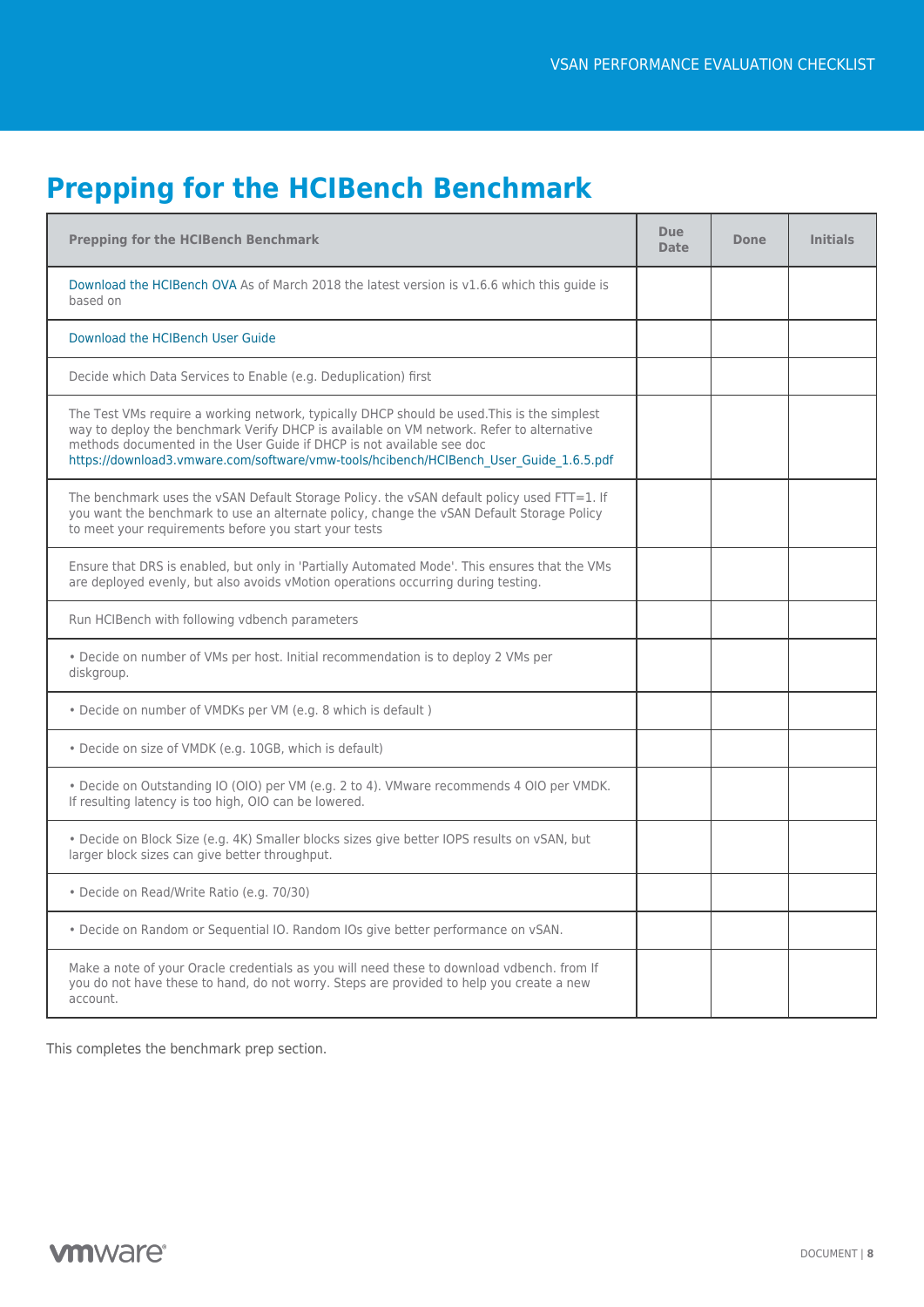# <span id="page-8-0"></span>**Initial Functional Test -HCIBench Easy Run**

| Initial Functional Test - HCIBench EASY RUN                                                                                                                                                                                                                                                                                                                                                                                                                                                                                                                                                                                                                                                                                                                                                                                                                                                                                                                                                                                                                                                                                                                                                                                                                                                                                                                                                                                                                                                                                                                                                        | Due<br>Date | Done | <b>Initials</b> |
|----------------------------------------------------------------------------------------------------------------------------------------------------------------------------------------------------------------------------------------------------------------------------------------------------------------------------------------------------------------------------------------------------------------------------------------------------------------------------------------------------------------------------------------------------------------------------------------------------------------------------------------------------------------------------------------------------------------------------------------------------------------------------------------------------------------------------------------------------------------------------------------------------------------------------------------------------------------------------------------------------------------------------------------------------------------------------------------------------------------------------------------------------------------------------------------------------------------------------------------------------------------------------------------------------------------------------------------------------------------------------------------------------------------------------------------------------------------------------------------------------------------------------------------------------------------------------------------------------|-------------|------|-----------------|
| Check the EASY RUN checkbox. This automatically defines the number of VMs, VMDKs and Outstanding IO. It creates 2 VMs<br>per disk group, 8 VMDKs per VM and sets the VMDK size based on size of cache tier. It also sets the appropriate preparation<br>mode to be either Zero or Random by looking at the vSAN configuration.                                                                                                                                                                                                                                                                                                                                                                                                                                                                                                                                                                                                                                                                                                                                                                                                                                                                                                                                                                                                                                                                                                                                                                                                                                                                     |             |      |                 |
| Note: The prepare step will take a considerable amount of time as each VM disk will have data written to it in<br>a sequential fashion to ensure we do not hit a first write penalty.                                                                                                                                                                                                                                                                                                                                                                                                                                                                                                                                                                                                                                                                                                                                                                                                                                                                                                                                                                                                                                                                                                                                                                                                                                                                                                                                                                                                              |             |      |                 |
| The workload is set to 70% Read, 100% Random and Outstanding IO is set to 4 threads per VMDK. There is a 30 minute<br>warmup period, following by 60 minutes tests (results are only based on the 60 minutes testing).                                                                                                                                                                                                                                                                                                                                                                                                                                                                                                                                                                                                                                                                                                                                                                                                                                                                                                                                                                                                                                                                                                                                                                                                                                                                                                                                                                             |             |      |                 |
| Click on the "Download the Vdbench" button. This will open a new browser tab which will direct you to Vdbench downloads.<br>Click to accept the license agreement, and then click to download the latest zip. You will now need to login to an Oracle<br>account to complete the operation. If you do not have an Oracle account, you will need to create one. Save the Vdbench zip<br>file.                                                                                                                                                                                                                                                                                                                                                                                                                                                                                                                                                                                                                                                                                                                                                                                                                                                                                                                                                                                                                                                                                                                                                                                                       |             |      |                 |
| Click on the " Save Configuration " button. If you have missed any fields, these will be reported here. If you see a<br>Progress Finished message pop-up, the configuration has been populated correctly. Close the pop-up by clicking X.                                                                                                                                                                                                                                                                                                                                                                                                                                                                                                                                                                                                                                                                                                                                                                                                                                                                                                                                                                                                                                                                                                                                                                                                                                                                                                                                                          |             |      |                 |
| Click the 'Test' button. This will start the deployment of test VMs and run the Vdbench tests. The tasks can be monitored<br>from the vSphere client. The test VMs are named vdbench- <datastore>-X-Y. After the VMs are successfully deployed, I/O<br/>Tests are started.</datastore>                                                                                                                                                                                                                                                                                                                                                                                                                                                                                                                                                                                                                                                                                                                                                                                                                                                                                                                                                                                                                                                                                                                                                                                                                                                                                                             |             |      |                 |
| Deploy the HCIBench OVA in your environment, and login to portal (http://vdbench-ip:8080) following instructions outlined<br>in the User Guide. Any issues with this process should be directed to vsanperformance@vmware.com                                                                                                                                                                                                                                                                                                                                                                                                                                                                                                                                                                                                                                                                                                                                                                                                                                                                                                                                                                                                                                                                                                                                                                                                                                                                                                                                                                      |             |      |                 |
| For vSAN Observer UI display of performance, navigate to the IO Profile folder, then the iotest-vdbench folder, and select<br>the stats.html file                                                                                                                                                                                                                                                                                                                                                                                                                                                                                                                                                                                                                                                                                                                                                                                                                                                                                                                                                                                                                                                                                                                                                                                                                                                                                                                                                                                                                                                  |             |      |                 |
| In the HCIBench Configuration Page, add your vSphere environmental details. This includes vCenter, Datacenter, Cluster,<br>Network, and of course Datastore.                                                                                                                                                                                                                                                                                                                                                                                                                                                                                                                                                                                                                                                                                                                                                                                                                                                                                                                                                                                                                                                                                                                                                                                                                                                                                                                                                                                                                                       |             |      |                 |
| Leave the 'Deploy on Hosts' button unchecked. This will deploy test VMs to ALL hosts in the cluster rather than specific<br>hosts.                                                                                                                                                                                                                                                                                                                                                                                                                                                                                                                                                                                                                                                                                                                                                                                                                                                                                                                                                                                                                                                                                                                                                                                                                                                                                                                                                                                                                                                                 |             |      |                 |
| Next, click on the " Browse " button and select the Vdbench zip file that you have just downloaded from Oracle. Once it<br>has been selected, click on the Upload Vdbench button. When the "Upload finished" message pops up, click OK.                                                                                                                                                                                                                                                                                                                                                                                                                                                                                                                                                                                                                                                                                                                                                                                                                                                                                                                                                                                                                                                                                                                                                                                                                                                                                                                                                            |             |      |                 |
| Next, click on the "Validate Configuration" button. This can take a few moments to complete. Once complete, a report is<br>generated. You should see the final message state "All the config has been validated, please go ahead and kick off testing".<br>If not, you need to address any outstanding issues before proceeding. Any issues with this process should be directed to<br>vsanperformance@vmware.com. Click X to close the information report.                                                                                                                                                                                                                                                                                                                                                                                                                                                                                                                                                                                                                                                                                                                                                                                                                                                                                                                                                                                                                                                                                                                                        |             |      |                 |
| Populate the ESXi user and password field. This is a requirement to drop vSAN cache before each test. The ESXi username<br>and password must be uniform across all hosts.                                                                                                                                                                                                                                                                                                                                                                                                                                                                                                                                                                                                                                                                                                                                                                                                                                                                                                                                                                                                                                                                                                                                                                                                                                                                                                                                                                                                                          |             |      |                 |
| The next option is the 'Clear Read/Write Cache Before Each Testing' which, when checked, will drop the vSAN cache<br>contents.                                                                                                                                                                                                                                                                                                                                                                                                                                                                                                                                                                                                                                                                                                                                                                                                                                                                                                                                                                                                                                                                                                                                                                                                                                                                                                                                                                                                                                                                     |             |      |                 |
| There are two considerations with this setting:<br>1. Clear the cache: the reason for clearing the caches is to start from a blank slate with each test - removing the effect of a<br>prior test (except for the actual data stored on the capacity disks) and therefore increasing the repeat-ability of test results.<br>This is a best practice for comparing performance between different test configurations, e.g. RAID-1 vs RAID-5, dedupe<br>enabled vs dedup disabled, etc. Though we recommend clearing caches for repeat-ability and isolation between tests, this<br>will increase the amount of soak-time needed to achieve run a benchmark test due to the fact that cache needs to be<br>repopulate to achieve optimal performance conditions.<br>2. Don't clear the cache: Clearing the cache on hybrid vSAN causes a drop in read performance until the read cache is re-<br>warmed. Running a test for a long duration will effectively push out the old contents of both the read and write cache,<br>accomplishing the same goal flushing the caches and then re-filled them with the new contents. Keeping the caches intact<br>will show more realistic and consistent performance throughout testing. Thus if the goal is to gather "steady state results"<br>or benchmark against a competing product, the recommendation is not to clear the cache to achieve optimal performance<br>conditions more quickly.<br>If you wish to clear the cache, this feature requires that SSH is enabled on all hosts, and that the ESXi username and<br>password fields are populated. |             |      |                 |
| When the test is finished, examine the results by clicking on the 'Result' button. The results are saved in a folder using the<br>name of the test, i.e. MyFirstTest. Here you will find results based on the IO Profile used to make the vdbench parameter<br>file. An XLS spreadsheet has all of the captured metrics. The <io-profile>.txt file a summary of the results.</io-profile>                                                                                                                                                                                                                                                                                                                                                                                                                                                                                                                                                                                                                                                                                                                                                                                                                                                                                                                                                                                                                                                                                                                                                                                                          |             |      |                 |

EASY RUN might be just what you need for your performance benchmark. However, you can also reuse the EASY RUN results to

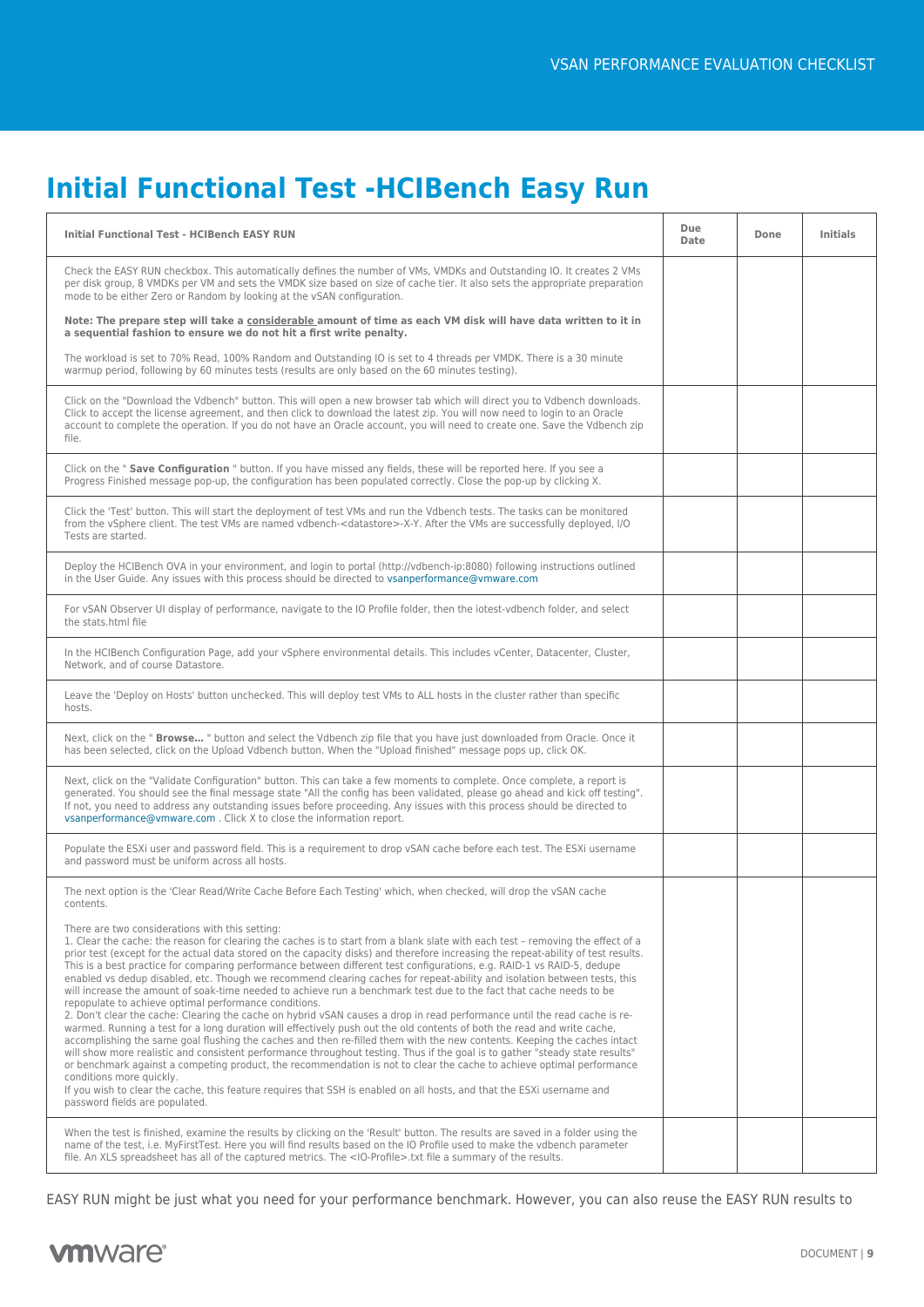fine-tune your next benchmark run.

#### **Success Criteria**

- What do you want to achieve from this benchmark?
- What is the customer's success criteria?

The success criteria are based on a number of things – achieving

- 1. Max IOPS,
- 2. Max Throughput,
- 3. Minimum Latency,
- 4. a mixture of IOPS, TPUT and Latency or
- 5. VM Consolidation Ratio.

Depending on your priority on achieving 1, 2, 3, 4 or 5, the configuration may be different.

For example, VDI desktop VMs may only have a single VMDK per VM, and since these generally do not generate many IOPS, you should be able to deploy many of these VMs and still achieve minimum latency. OLTP may require many VMDKs per VM, so you might only need to deploy a few of these VMs to achieve maximum IOPS. More IOPS and Throughput can be achieved with more VMs and more VMDKs. The trade-off is always IOPS and Throughput versus Latency – the more IO you wish to drive to a datastore, the higher the latency can become. Outstanding IO (called 'Number of Threads per Disk' in HCIBench) is also an incredibly important factor when it comes to performance benchmarks. It can help to generate more IOPS and Throughput by making sure that the IO queue is always filled, but the downside is that the more IO that is allowed to queue up, the higher the latency will be.

Note down the success criteria once agreed with the customer.

All of this is a balance, as you try to figure out how much you can push the system. [Please read this performance guidelines blog](https://blogs.vmware.com/virtualblocks/2015/08/12/pro-tips-for-storage-performance-testing/) [which contains some very relevant information.](https://blogs.vmware.com/virtualblocks/2015/08/12/pro-tips-for-storage-performance-testing/)

### <span id="page-9-0"></span>**HCI Bench - Further Tuning**

For a more advanced performance benchmark, the following steps can be considered.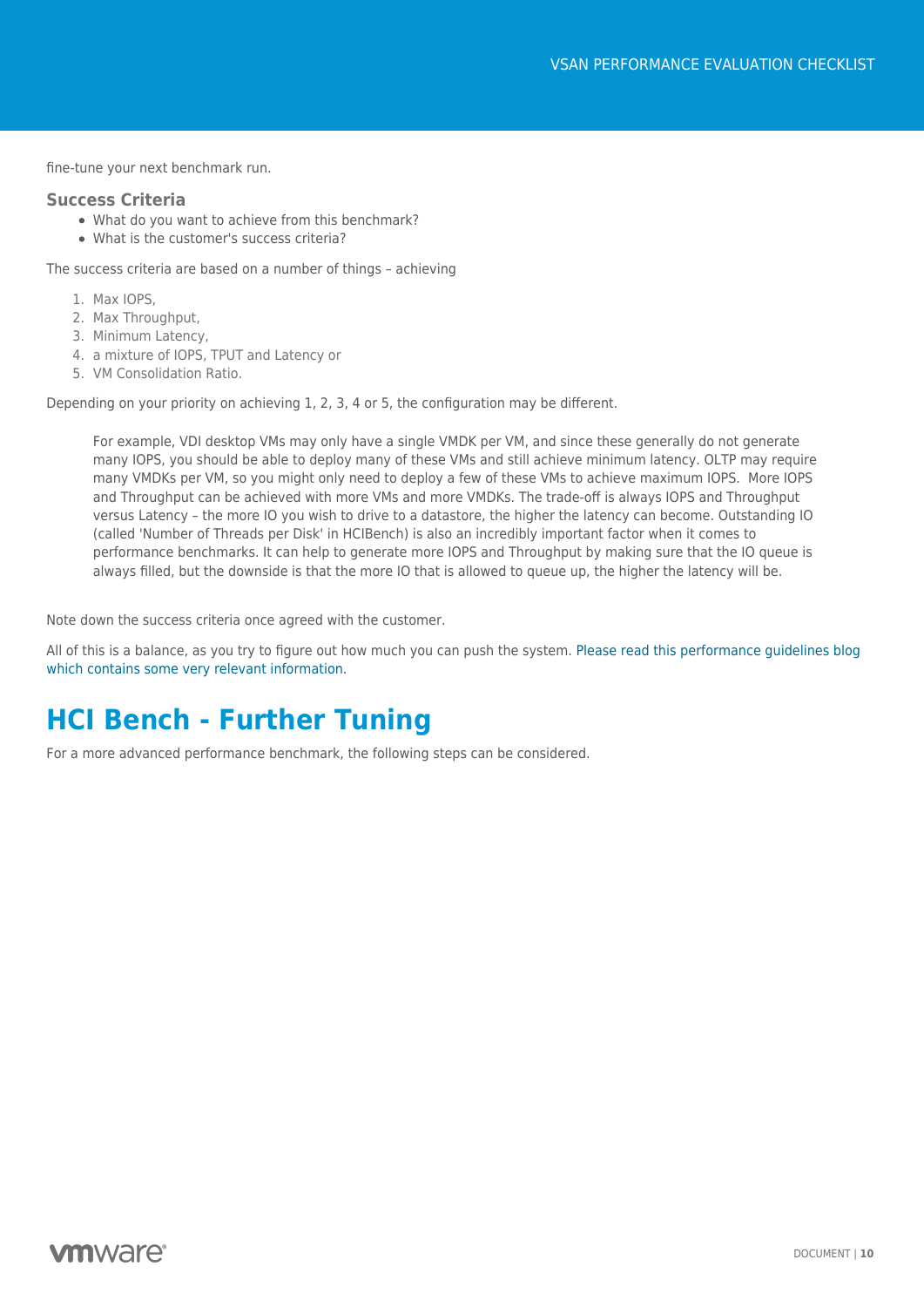| HCIBench - Further Tuning - VDBench Guest VM Specification                                                                                                                                                                                                                                                                                                                                                                                                                                                                                                                                                                                                                            | Due Date | Due | Initials |
|---------------------------------------------------------------------------------------------------------------------------------------------------------------------------------------------------------------------------------------------------------------------------------------------------------------------------------------------------------------------------------------------------------------------------------------------------------------------------------------------------------------------------------------------------------------------------------------------------------------------------------------------------------------------------------------|----------|-----|----------|
| Number of VMs: Variable                                                                                                                                                                                                                                                                                                                                                                                                                                                                                                                                                                                                                                                               |          |     |          |
| . Increment as you test, until you find your sweet spot between IOPS, throughput and latency. Alternatively, use 'Number of Threads Per Disk' to achieve the goal.<br>• Rinse and repeat                                                                                                                                                                                                                                                                                                                                                                                                                                                                                              |          |     |          |
| Number of VMDKs: Static                                                                                                                                                                                                                                                                                                                                                                                                                                                                                                                                                                                                                                                               |          |     |          |
| . Avoid tuning the number of VMDK as you will need to initialize the disks with each new test. Outstanding IO can be tuned via Number of Threads per Disk.                                                                                                                                                                                                                                                                                                                                                                                                                                                                                                                            |          |     |          |
| Number of Threads Per Disk: Variable                                                                                                                                                                                                                                                                                                                                                                                                                                                                                                                                                                                                                                                  |          |     |          |
| . Increment as you test, until you find your sweet spot between IOPS, throughput and latency. Alternatively, use 'Number of VMs' to achieve the goal.<br>. Start with a small value of 1 or 2, and gradually increment. This will give you a balance for IOPS, Throughput and Latency that you can fine tune.<br>• Rinse and repeat                                                                                                                                                                                                                                                                                                                                                   |          |     |          |
| Block Size: Variable                                                                                                                                                                                                                                                                                                                                                                                                                                                                                                                                                                                                                                                                  |          |     |          |
| . Pick a few common block sizes, for example 4KB, 16K and 64K. Note that very large blocks are chunked by vSAN to 64KB, resulting in IO amplification and triggering congestion. Smaller blocks should be used for<br>benchmarking.<br>• Rinse and repeat                                                                                                                                                                                                                                                                                                                                                                                                                             |          |     |          |
| Re-use The Existing VMs If Possible<br>Recommendation: Check this box                                                                                                                                                                                                                                                                                                                                                                                                                                                                                                                                                                                                                 |          |     |          |
| . This will avoid having to reinitialize the data in the VMDKs with each run.<br>. This will also ensure consistency across tests as you are using the same data with each iteration.                                                                                                                                                                                                                                                                                                                                                                                                                                                                                                 |          |     |          |
| Clean up VMs after testing<br>Recommendation: Uncheck this box if not changing policy and/or enabling data services between tests                                                                                                                                                                                                                                                                                                                                                                                                                                                                                                                                                     |          |     |          |
| . This will avoid having to reinitialize the data in the VMDKs with each run.<br>. This will also ensure consistency across tests as you are using the same data with each iteration.                                                                                                                                                                                                                                                                                                                                                                                                                                                                                                 |          |     |          |
| Prepare Virtual Disk Before Testing<br>Recommendation: Zero for non-dedupe, Random for dedupe                                                                                                                                                                                                                                                                                                                                                                                                                                                                                                                                                                                         |          |     |          |
| . This may take a long time to complete. DO NOT SKIP THIS TEST, or your performance results will be sub optimal<br>. If you decide to enable/disable dedupe during your testing, you will need to choose a different prepare option<br>. If you are re-using the VMs, you do not need to repeat this step                                                                                                                                                                                                                                                                                                                                                                             |          |     |          |
| Testing Duration: 2 hours for a typical run                                                                                                                                                                                                                                                                                                                                                                                                                                                                                                                                                                                                                                           |          |     |          |
| Length depends on cache size, incoming rate of writes, and write cache drain rate to capacity tier (which can vary with disk group configuration and features)                                                                                                                                                                                                                                                                                                                                                                                                                                                                                                                        |          |     |          |
| . Objective is to capture performance while cache is being utilized and destaging from cache tier to capacity tier is occurring.<br>. While the test workload is running, look at the graph for "Write Buffer Free Percentage". If the percentage of write buffer free space is decreasing, then vSAN is taking in writes faster than it is processing them to the<br>home in the Capacity tier. You should continue to run the workload until the Write Buffer Free Percent stays the same or increases for a 30 minute period.<br>. Write Buffer Free and Cache Disk Destage rate can be viewed in the vSAN Performance Graphs via Hosts > Monitor > Performance > vSAN Disk group  |          |     |          |
| Overheads with policies and data services                                                                                                                                                                                                                                                                                                                                                                                                                                                                                                                                                                                                                                             |          |     |          |
| . Deduplication and Compress will add significant overheads with large block, random workloads<br>. Checksum will add significant overheads with large blocks (>64KB)<br>· Erasure Coding Policies (R5/R6) will introduce IO amplification on ALL writes, but partial writes (which involve a read-modify-write operation) will introduce considerably more IO amplification.<br>. Recommendation: Enable new data services or introduce policy changes one at a time. Don't change lots of things at once. Make sure that the current set of test VMs are removed before making any policy and/or<br>data service changes, as this will add unnecessary time to the performance test |          |     |          |
| Performance Diagnostic Guidance for tuning benchmarks                                                                                                                                                                                                                                                                                                                                                                                                                                                                                                                                                                                                                                 |          |     |          |
| Performance Diagnostics is a built-in utility which can provide quidance towards achieving better benchmark results.<br>This requires CEIP (Customer Experience Improvement Program) to be enabled.<br>This is integrated with HCIBench User Guide and the vSAN Support Insight documentation https://core.vmware.com/resource/vsan-support-insight                                                                                                                                                                                                                                                                                                                                   |          |     |          |

This complete the approach to performance testing of vSAN with HCIBench.

# <span id="page-10-0"></span>**Need Help?**

#### **Where to get Help?**

In the ' **Before you start tasks** ' section, we mentioned that you should have informed the vSAN POC team before attempting any sort of vSAN benchmark. Normally this engagement is via your vSAN Specialist SE, who can seek SABU help if necessary. This team can give you guidance based on the many benchmarking efforts that they have already carried out. They should always be consulted first for advice if the benchmark is not performing as expected.

For issues with HCIbench, reach out to [vsanperformance@vmware.com](mailto:vsanperformance@vmware.com) .

For other issues encountered during the POC, such as device or controller issues, it is recommended that a ticket is raised with GSS. Remember to capture the appropriate logs, etc, before opening a ticket so you can get a speedy resolution.

#### **Authors:**

Cormac Hogan - Director and Chief Technologist, Storage & Availability Business Unit

Paudie O'Riordan - Staff Engineer, Storage & Availability Business Unit

Andreas Scherr - Sr. Solutions Architect, Storage & Availability Business Unit